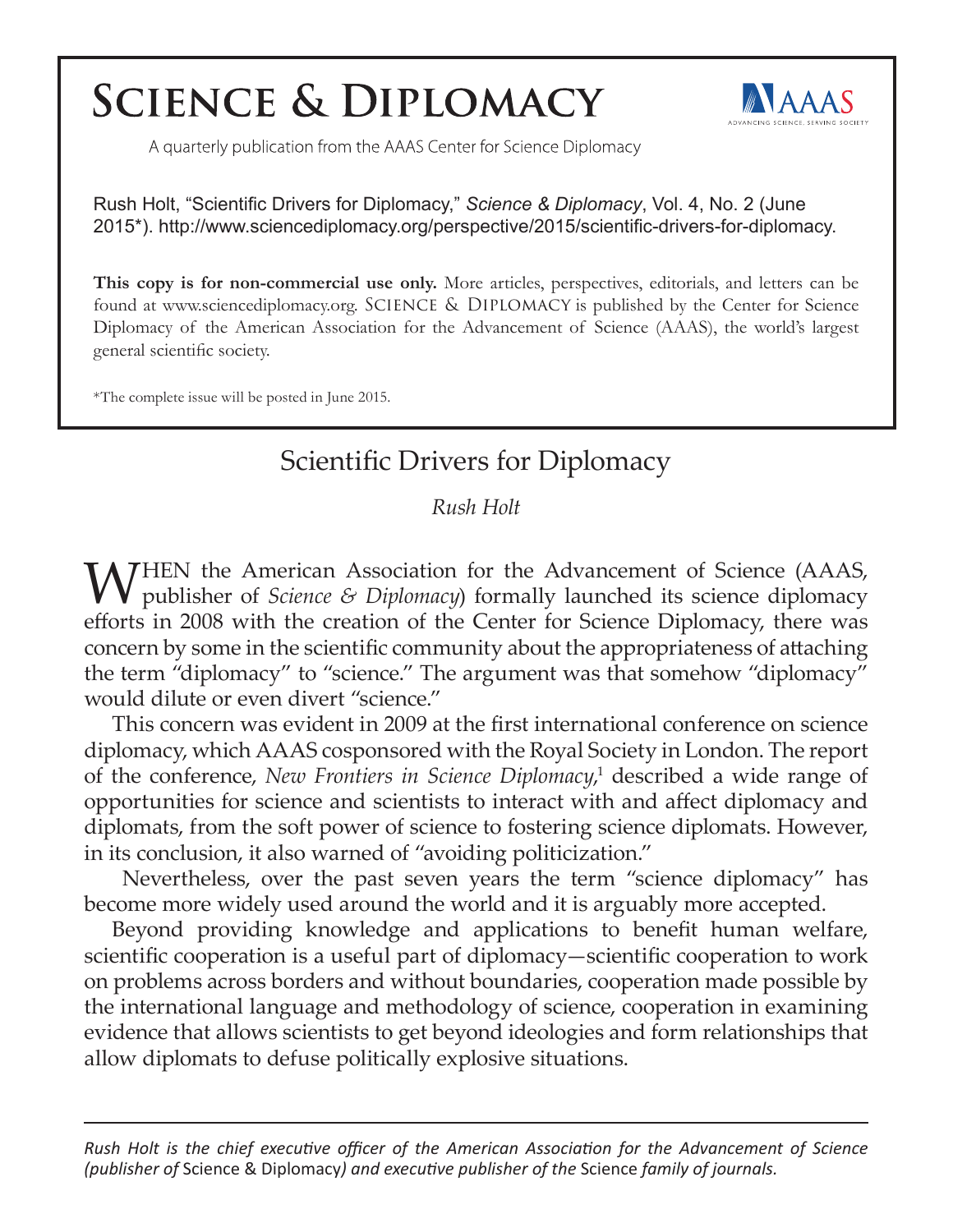### *Scientific Drivers for Diplomacy Rush Holt*

The early emphasis of science diplomacy as a concept, at least here in the United States, was on the role that science and international cooperation could play in support of diplomacy. Given the American tradition of diplomats being scientists and vice versa since its founding by Benjamin Franklin and Thomas Jefferson, there has been science diplomacy throughout U.S. history. More recently, the Cold War provided examples to remind policy makers of the important contributions of scientists and scientific cooperation to U.S. foreign policy priorities. The scientific community supported détente with the Soviet Union through space cooperation (such as the Apollo-Soyuz handshake), kept the Cold War from turning into a hot one with nuclear disarmament agreements, and even helped end the Cold War by way of American and Soviet physicists (the role of Evgeny Velikhov and other physicists as Mikhail Gorbachev's advisors is described in an article by U.S. physicist and arms-control expert Frank von Hippel in *Physics Today2* ).

In the late 1970s, normalization of diplomatic ties with the People's Republic of China was incentivized by, among other things, jump-starting scientific cooperation with the United States and with it technologies for modernization.

When President Barack Obama, at the beginning of his first term, wanted to demonstrate a "new beginning" with the Middle East, science and scientific partnerships were an important pillar in his Cairo speech. His administration launched a program that sent, and continues to send, "science envoys," prominent U.S. scientists, around the world to help identify opportunities for partnerships. AAAS has been honored to have five of its past and present board members and leaders, including the current AAAS president, Geri Richmond, as well as the former editor-in-chief of *Science*, Bruce Alberts, serve as envoys.

And the April 2015 framework nuclear deal between the P5+1 countries and Iran once again shows the importance of the role of science and technical experts in these complex diplomatic negotiations. The technical negotiations between U.S. Secretary of Energy Ernest Moniz and the head of the Atomic Energy Organization of Iran, Ali Akbar Salehi, as well as involvement of other nuclear scientists, have been publicly described as key to achieving the framework agreement. *The Telegraph*, a British newspaper, captured this with an article entitled "MIT, A Whiteboard and Nuclear Physics: How the Iran Deal Was Struck."<sup>3</sup>

Science can clearly aid in foreign policy initiatives. But how does the science community benefit by becoming involved in international relations? The scientific drivers of this new diplomacy need greater recognition, which is the focus of AAAS's conference "Science Diplomacy 2015: Scientific Drivers for Diplomacy."

To say that science is international is almost trite. Scientific methodologies are widespread and scientific resources, personnel and research funding, are distributed across the whole globe. Crossing borders, whether it is data, minds, or equipment, is increasingly necessary to advance scientific knowledge and to find solutions to global challenges.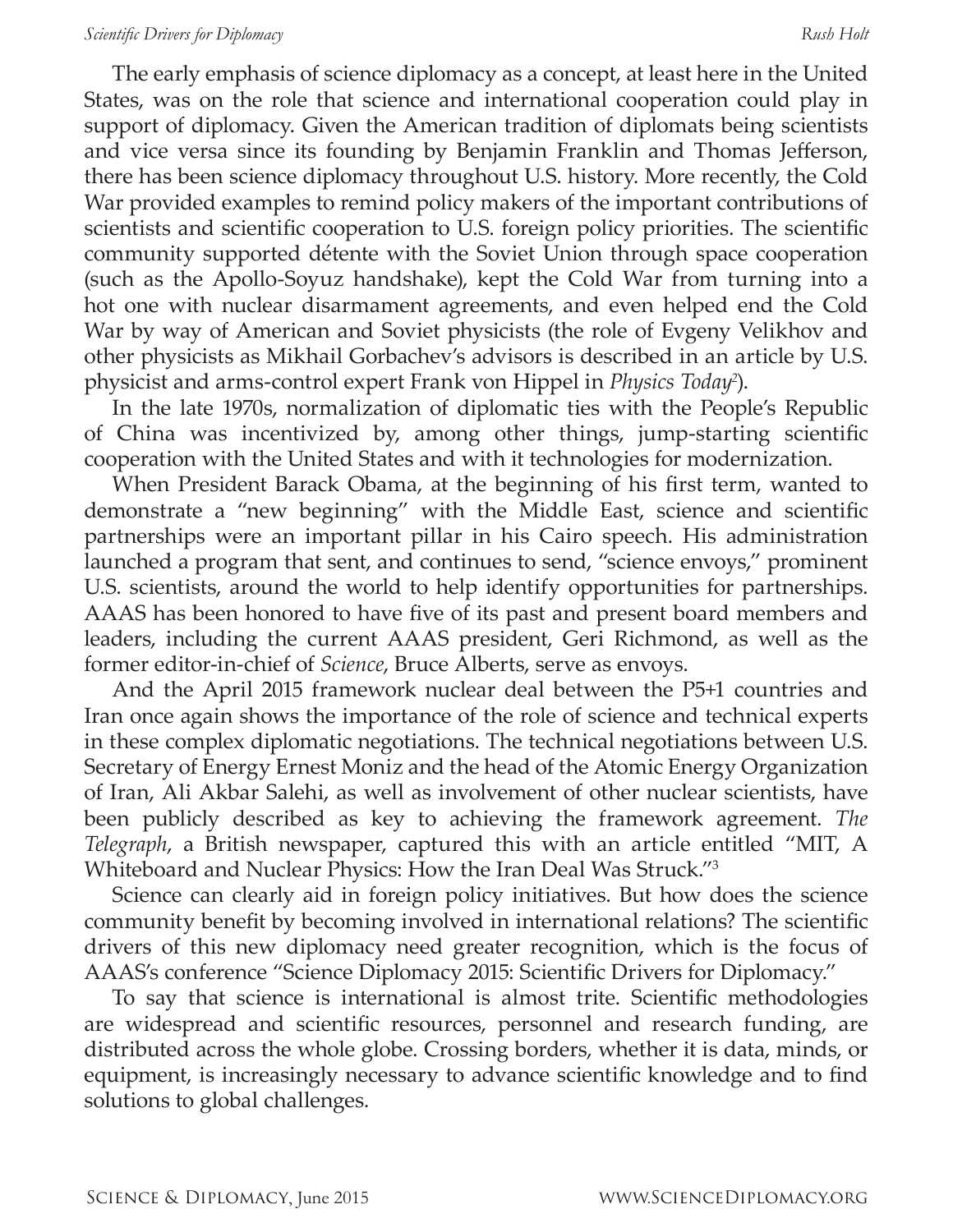In the journal *Science*, internationally co-authored papers are now the norm they represent almost 60 percent of the papers. In 1992, it was slightly less than 20 percent.

In the field of physics, international collaboration is the norm, sometimes on massive scales. This is the case whether physicists are probing the most basic elements of matter with the Large Hadron Collider at CERN or understanding the origins of the universe with the Square Kilometer Array being constructed in Africa and Australia. Fusion energy will have a chance of success only by bringing together minds and resources from around the world. Additionally, global challenges such as climate change and pandemic threats can be addressed only with close international cooperation within the scientific community and between the scientific and policy communities.

This is a critical year for a global agreement on climate change. The Intergovernmental Panel on Climate Change has been a model for global coordination of reviewing the science that is critical to the policy decisions on a new framework. At times, the science has led to diplomatic friction. But ultimately, this will lead to international understanding and agreement. Leading up to the official Conference of the Parties in December, an international scientific conference will be held this summer in Paris that will be an opportunity for the scientific community to raise and discuss the issues—causes, impacts, and what the science suggests about remedies—shaping the post-2015 climate governance framework.

The recent epidemics of Ebola in several west African countries, dengue in the tropical and subtropical regions including the Caribbean, and MERS in the Arabian Peninsula and the Republic of Korea—and, of course, the global threat of pandemic influenza—all underscore the international cooperation needed to fight infectious diseases. This is important not only in monitoring and medical interventions but also for research into pathogen biology, diagnostics, and treatments.

And the area of infectious diseases isn't the only area that requires better cooperation. President Obama announced last year a national strategy to combat antibiotic resistance, which threatens the health and economic wellbeing of the country. Last month, the national action plan was released and international collaboration was one of its major pillars. During the recent AAAS Annual Meeting in San Jose, California, Dame Sally Davies, the UK's chief medical officer, warned of the global threat posed by antimicrobial resistance, second only to climate change, she said, and the need for a global response. Such a response needs to include research and development into new antibiotics and diagnostics and a better understanding of the evolution and mechanisms of resistance.

Technology has made crossing borders easier: from the revolutions in global communication and information sharing to faster and cheaper transportation modes of people and goods. This certainly has benefited and continues to benefit international scientific cooperation. Yet at the same time, while crossing borders is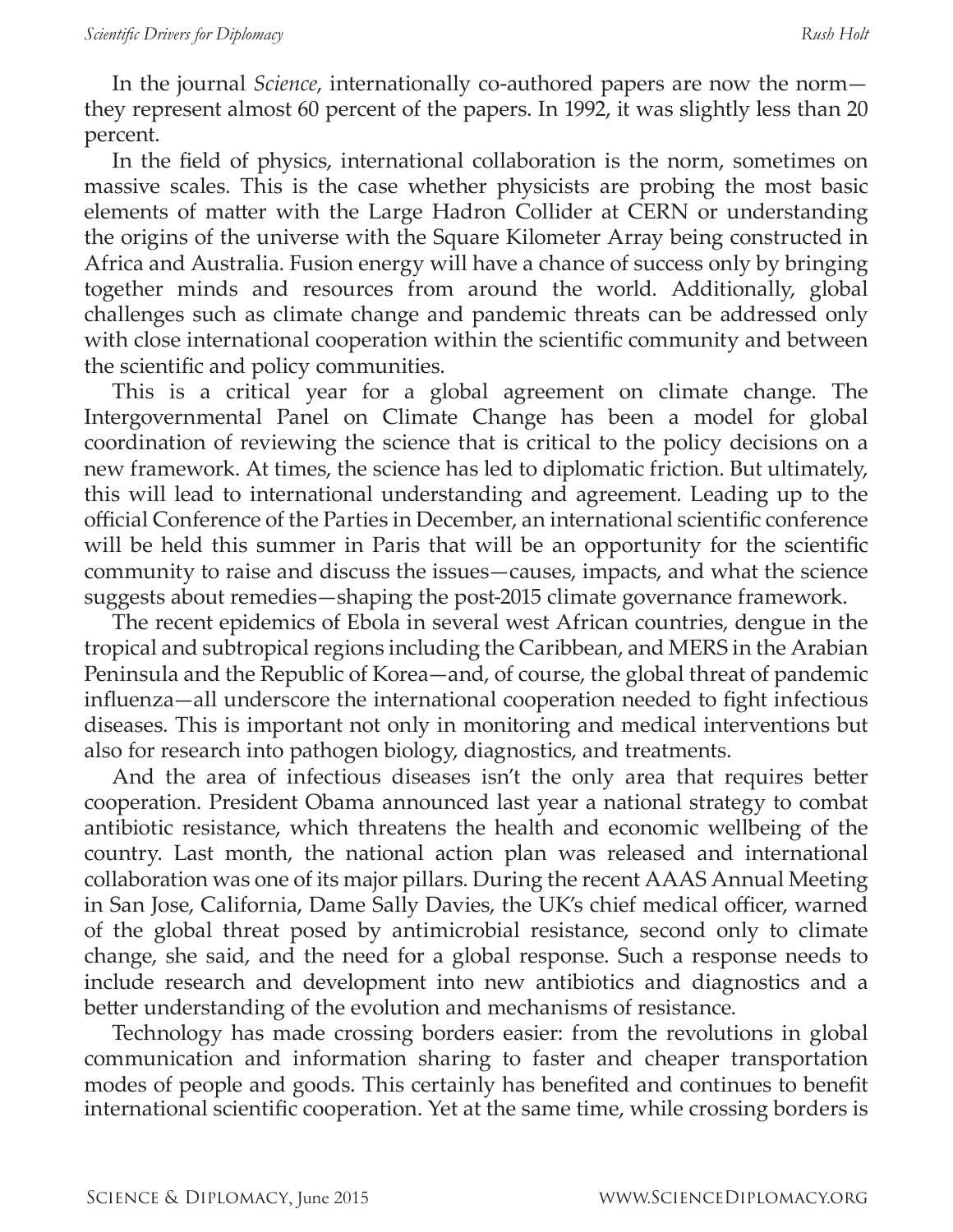less limited by technology than ever before, the governance over cross-border activities is becoming more important as a rate-limiting step. In other words, diplomacy and the policies and regulations governing how people, information, and things cross and interact across borders are ever more important to advancing science and addressing global challenges.

For example, the embargo between the United States and Cuba has interfered with science cooperation since it was imposed more than fifty years ago. Scientists face barriers to attending conferences and conducting research. While such activities are not impossible, as demonstrated by several AAAS-led delegations to Cuba over the past two decades, these restrictions have also resulted in limits to cooperation on a variety of important scientific areas that could benefit both countries. Infectious diseases and hurricanes have not paused at the border to honor the embargo. And if we are to tackle these major issues, we will need scientists from both countries working on them…together. Now, with the intent to normalize relationships between the two countries, scientific exchange and scientists who have experience will be on the forefront of carrying this normalizing forward. The policy changes recently announced by President Obama and President Raúl Castro will enable much easier communication and travel.

Scientific collaborations and partnerships develop for many reasons: to access expertise, facilities, or the local environment in another country, or to pursue shared interests in a particular scientific problem. I gave the example above that the majority of *Science* papers are now internationally co-authored. Across all the Science Citation Index journals, international co-authorships have risen by more than 50 percent from 16 percent in 1997 to 25 percent in 2012. Those trends are increasing. While the increase in international collaborations is promising, to truly knit together a global scientific community that can cooperate to advance science and address global challenges, there needs to be organized support for emerging scientific communities, countries that are in the process of building indigenous science capacity.

In science diplomacy, for example, AAAS has partnered with The World Academy of Sciences, or TWAS, which focuses on the developing world, to hold an annual weeklong course for scientists, administrators, and policy makers from developing countries to help them better understand the important role of science and scientists in international policies. The course has worked well and should be replicated in various parts of the world.

The ongoing globalization of science reinforces the need to bring more scientists into discussions of international policies. Policies can promote or hinder collaboration. The scientific community must play a role in advocating for policies that remove barriers and connect scientists. Fortunately, many in the scientific community are already working together to do just that. **SD**